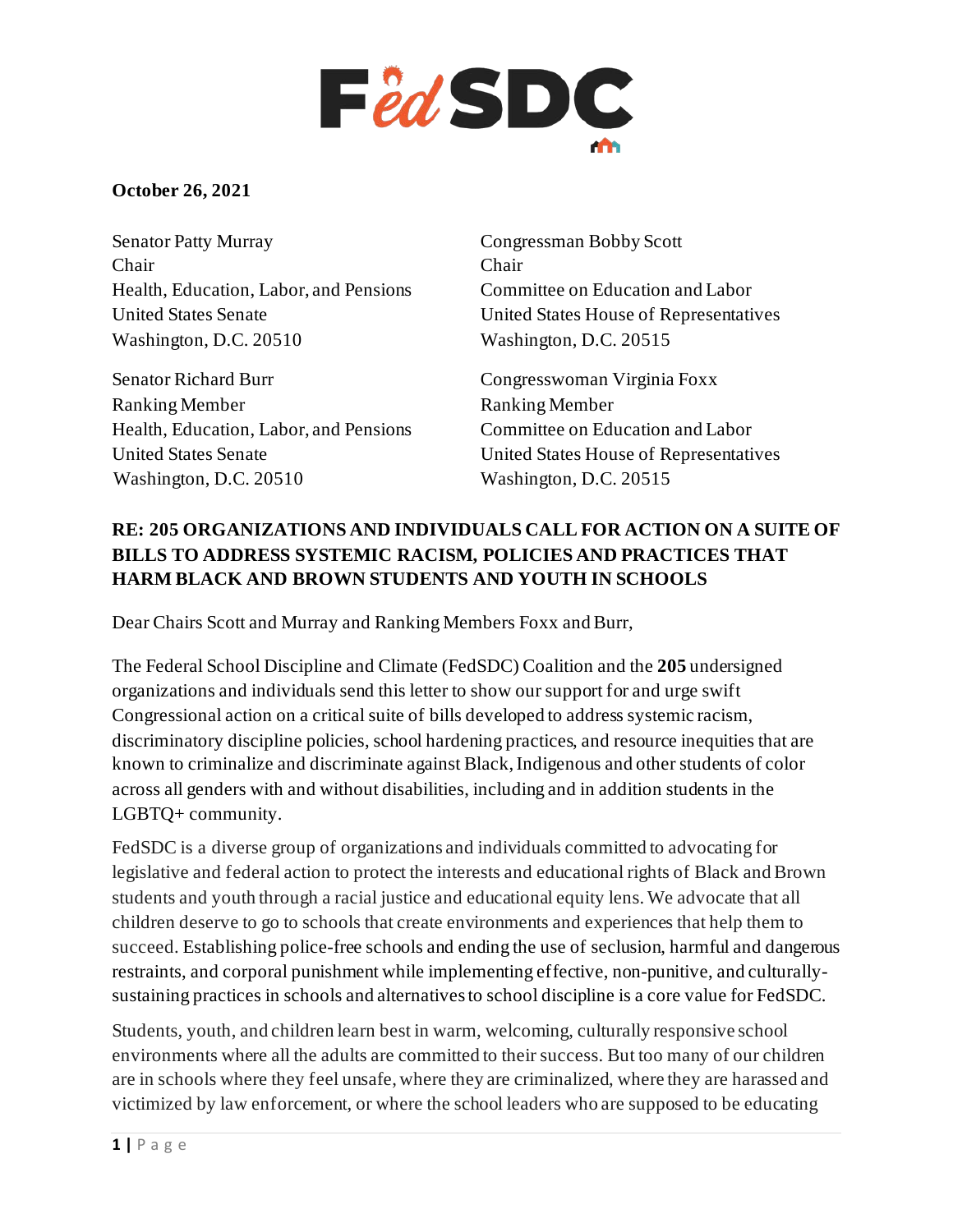them mistreat them. Our schools should be places where students and youth can be safe, where they can show up as their full selves, and where their rights are respected and protected. To that end, FedSDC has worked closely with members of Congress to introduce legislation that, if enacted, can create welcoming school environments for all our children.

Specifically, we write to urge you to hold hearings on a suite of bills that will create better, safer schools for all students by centering your focus on those who have been historically marginalized. Together, the bills provide much needed solutions to assuring we end the decades of harmful and discriminatory policies that funnel children into the school-to-prison and deportation pipeline. They are:

- *[Counseling Not Criminalization in Schools Act](https://www.congress.gov/bill/117th-congress/senate-bill/2125/related-bills?r=1&s=1) of 2021 (CNC - HR 4011/S.2125***)** to expand the federal investment in trained school personnel who can support the academic, social, emotional, and behavioral needs of students, by diverting funding from the U.S. Department of Justice (DOJ) programs that place law enforcement and other measures that criminalize children in schools and put them into evidence-supported programs designed to hire counselors, nurses, school psychologists, and provide other non-penal and trauma-informed student supports.
- *[Protecting Our Students in Schools Act \(POSSA -](https://www.congress.gov/bill/117th-congress/senate-bill/2029/related-bills?q=%7B%22search%22%3A%5B%22murphy%22%5D%7D&r=62&s=1)* **HR 3836/S.2029**) to prohibit schools receiving federal funding from beating, paddling, or using other forms of corporal punishment in schools, and to provide grants to train school teams to support the academic and behavioral needs of students.
- *[Keeping All Students Safe Act \(KASSA -](https://www.congress.gov/bill/117th-congress/house-bill/3474/related-bills?q=%7B%22search%22%3A%5B%22H.R.3474%22%5D%7D&r=1&s=5) HR 3474/S.1858)* to prohibit the use of prisonlike seclusion rooms, as well as chemical, prone, and supine physical restraint of children and teens; to prevent and reduce the use of physical restraint; and to provide training to school personnel in the use of safe and effective practices to support school-appropriate behavior.

Together, this suite of school climate bills, in addition to others currently under development, are designed to ensure school districts and schools end the use of racist policies such as the harmful and discriminatory presence of police in schools as well as the elimination of corporal punishment, out-of-school suspensions, arrests, court referrals, expulsion, institutionalization, harmful and dangerous restraints, and seclusion. These practices and policies are abusive, exclusionary, and known to support and perpetuate the school-to-prison-and-deportation pipeline. This suite of school climate bills not only ban harmful practices, but also specifically direct resources to states and districts so that school teams can receive the training and other support they need to create safe, inclusive and police-free schools.

Our schools should not mirror a criminal legal system that replicates and reinforces patterns of racial, ableist, and economic oppression. As such, FedSDC has worked with legislators to end the injustices that continue to occur in our nation's schools. However, Congress has yet to act.

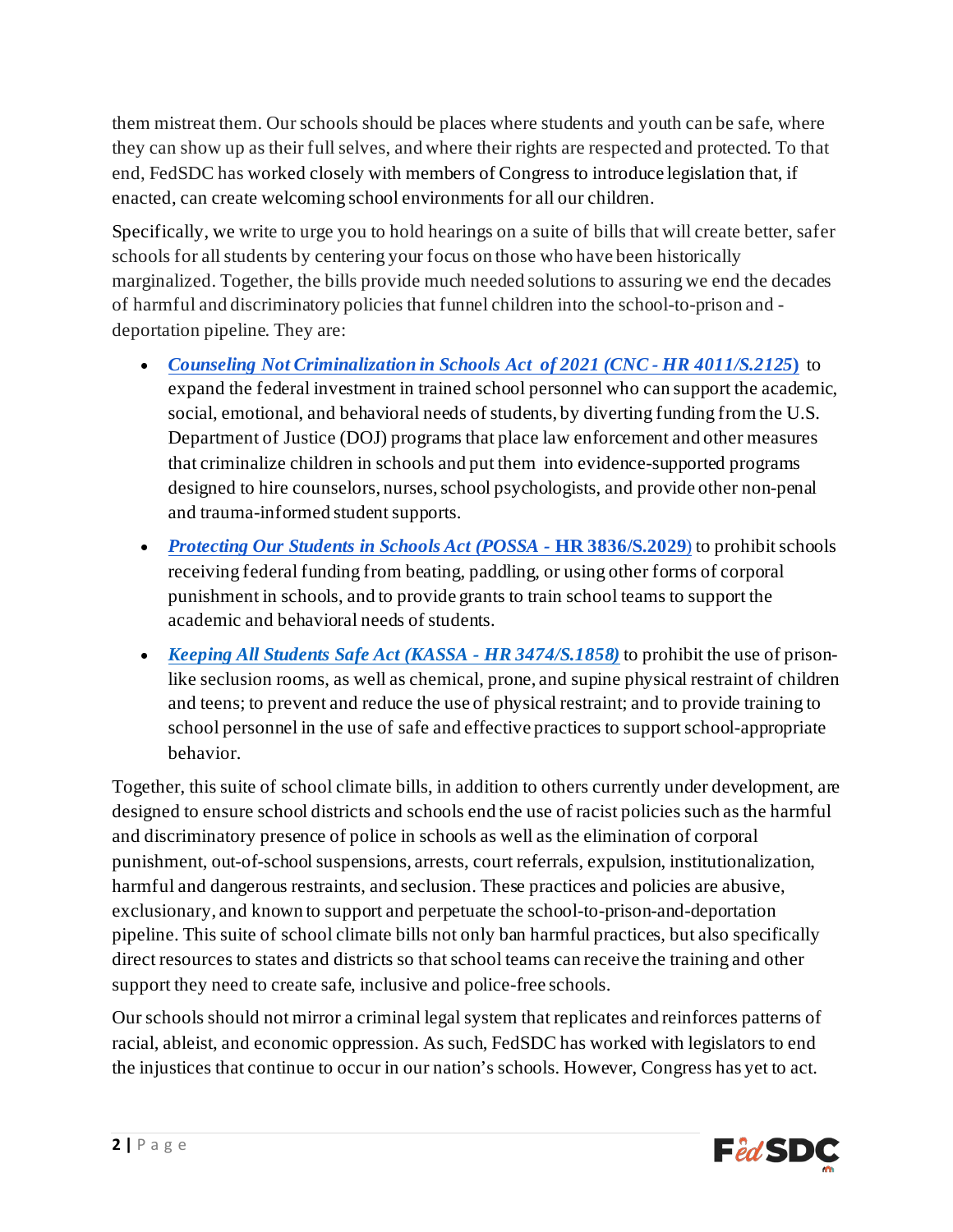We find this inaction intolerable, especially when history, research, and current practices all point to the same outcomes—none of them good.

- While Black children are only 15 percent of all children in school nationwide, they make up 33 percent of the children arrested,<sup>[1](#page-2-0)</sup> despite research showing that Black children do not misbehave more than their white counterparts. [2](#page-2-1)
- Students with disabilities are more than twice as likely to be arrested as those without disabilities.[3](#page-2-2)
- LGBTQ students have also reported facing hostile interactions with and, in some instances, verbal assaults by the school resource officers that have been appointed to protect them.[4](#page-2-3)
- Students who face arrests are less likely to graduate, succeed academically, and have stable employment.<sup>[5](#page-2-4)</sup> All these factors then increase one's likelihood of encountering either the juvenile or criminal legal system.[6](#page-2-5)
- Black male students are nearly twice as likely to be subjected to corporal punishment as white male students, and Black girls are three times more likely as white girls.<sup>[7](#page-2-6)</sup>
- Students with disabilities account for nearly 15% of all those subjected to corporal punishment in schools. [8](#page-2-7)
- Of the 101,990 students restrained at school or placed in seclusion, 78 percent were students with disabilities.<sup>[9](#page-2-8)</sup>
- Although Black students comprise 15 percent of the student population, they represent 22 percent of students subjected to prison-like seclusion rooms and 34 percent of students subjected to mechanical restraint (e.g., handcuffs, zip ties, straitjackets, etc.).<sup>[10](#page-2-9)</sup>

These are just a handful of the troubling but consistently documented facts that clearly demonstrate the harms of schools having more police in the building than staff specifically trained to support the academic, social, emotional, and behavioral needs of children. Community collaboration and evidence-based practices have been shown to do more to maintain school

<span id="page-2-0"></span><sup>1</sup> Education Week. (2017). *Which Students Are Arrested the Most*? [https://www.edweek.org/which-students-are-arrested-most](https://www.edweek.org/which-students-are-arrested-most-in-school-u-s-data-by-school#/overview)[in-school-u-s-data-by-school#/overview.](https://www.edweek.org/which-students-are-arrested-most-in-school-u-s-data-by-school#/overview)

<span id="page-2-1"></span><sup>2</sup> Advancement Project, et al. (Mar. 2018 re-release). *Police In Schools Are Not The Answer To The Newtown Shooting*. <http://dignityinschools.org/wp-content/uploads/2018/03/Police-In-Schools-2018-FINAL.pdf>.

<span id="page-2-2"></span><sup>3</sup> Civil Rights Data Collection (2021). 2017-18 State and National Estimations. <https://ocrdata.ed.gov/estimations/2017-2018>

<span id="page-2-3"></span><sup>4</sup> <https://www.lambdalegal.org/protected-and-served> <sup>5</sup> Jason Nance, *Students, Police, and the School-to-Prison Pipeline*, 93 Wash. L. Rev. 919, 926 (2016),

<span id="page-2-5"></span><span id="page-2-4"></span><https://scholarship.law.ufl.edu/cgi/viewcontent.cgi?article=1782&context=facultypub>.

<sup>6</sup> Ibid.

<span id="page-2-6"></span><sup>7</sup> Brookings Institute, (2016) *Schools, Black Children and Corporal Punishment.* [https://www.brookings.edu/blog/brown-center](https://www.brookings.edu/blog/brown-center-chalkboard/2016/01/14/schools-black-children-and-corporal-punishment/)[chalkboard/2016/01/14/schools-black-children-and-corporal-punishment/.](https://www.brookings.edu/blog/brown-center-chalkboard/2016/01/14/schools-black-children-and-corporal-punishment/)

<span id="page-2-7"></span><sup>8</sup> American Civil Liberties Union, *Impairing Education: Corporal Punishment of Students with Disabilities in US Public Schools*[. https://www.aclu.org/impairing-education-corporal-punishment-students-disabilities-us-public-schools-html.](https://www.aclu.org/impairing-education-corporal-punishment-students-disabilities-us-public-schools-html)

<span id="page-2-9"></span><span id="page-2-8"></span><sup>9</sup> U.S. Department of Education, (2018) Civil Rights Data Collection[. https://www2.ed.gov/about/offices/list/ocr/docs/restraint](https://www2.ed.gov/about/offices/list/ocr/docs/restraint-and-seclusion.pdf)[and-seclusion.pdf](https://www2.ed.gov/about/offices/list/ocr/docs/restraint-and-seclusion.pdf).  $\overline{^{10}}$  Ibid.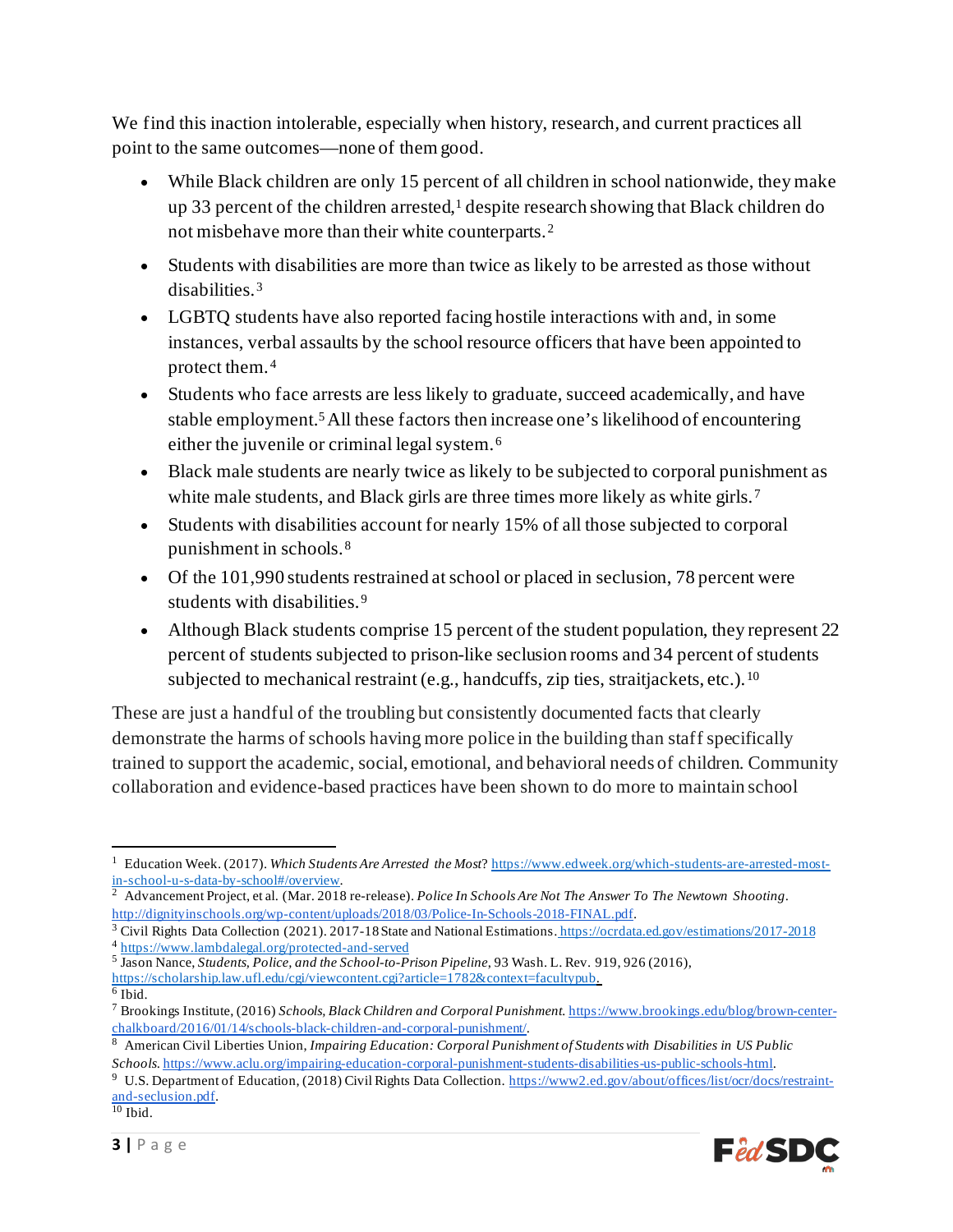safety, promote inclusion, support school-appropriate behavior, and support the well-being of children and youth in schools. Given the clear need for federal action, Congress must act now.

The roots of education in America were built upon and supported white supremacist ideologies designed to exert power and control over Black and Indigenous people. Beginning in the late 17th Century, laws were created to maintain a racial hierarchy, ensure enslaved people were not educated, and promoted assimilation into white culture by erasing Black and Indigenous culture. Throughout that history, policing and state-imposed violence have been, and remain, important tools for maintaining control over and disciplining Black and Brown children in schools.

In the 1990s, the War on Drugs, with its policies of "three strikes" and mandatory sentencing ushered in a new era in the criminalization and segregation of Black and Brown citizens.[11](#page-3-0) At the same time, zero tolerance and rapidly expanding school policing trapped and funneled Black and Brown youth in the school-to-prison pipeline. It would take nearly 20 years before lawmakers who supported the 1994 crime bill, and zero tolerance policies began to examine its detrimental impact to Black and Brown communities. And although President Biden has repudiated that law as a "mistake," [12](#page-3-1) many members of Congress on both sides of the aisle have failed to follow suit and address Congress' role in creating and exacerbating systemic inequities now plaguing Black and Brown students and youth in schools and communities.

Indeed, members of Congress continue to introduce, support, and pass legislation and appropriations that promotes and funds discriminatory policies that physically harm and destroy the lives of countless students, youth, and children—especially those of color. For example, bills that promote threat assessments,<sup>[13](#page-3-2)</sup> further entrench law enforcement in schools, or subject Black and Brown students and youth to increased surveillance would continue to funnel students into the criminal legal system or expose them to violent interactions with law enforcement. Such bills also harm students with disabilities, since threat assessments have resulted in the removal of students with disabilities from school for prolonged periods of time, when those behaviors could and should be addressed through IDEA or Section 504 of the Rehabilitation Act. Such "school hardening" bills create a coercive and controlling atmosphere that is far from the safe, welcoming spaces all children need to learn and thrive.

Several of these bills have been introduced and passed in committees with no jurisdiction over education law and policy, including the Senate Homeland Security and Governmental Affairs Committee. In fact, S.111 was voice-voted out of that committee with no hearing and only two [Republican] cosponsors, and H.R. 1229 has been referred to the Subcommittee on Crime, Terrorism, and Homeland Security. As chairs and ranking members of the House Education and Labor and the Senate Health, Education, Labor and Pensions (HELP) Committees, we ask you to

<span id="page-3-2"></span><sup>&</sup>lt;sup>13</sup> *See, e.g.*, Luke and Alex School Safety Act (S. 111/H.R. 750) and the Behavioral Interventions Guidelines Act (S. 1383/H.R. 2877), EAGLES Act (S. 391/ H.R. 1229)



<span id="page-3-0"></span><sup>11</sup> Michelle Alexander. (2020) *The New Jim Crow (10th Anniversary Edition).* New York: The New Press.

<span id="page-3-1"></span><sup>12</sup> <https://thehill.com/homenews/campaign/521326-biden-says-1994-crime-bill-was-a-mistake-during-abc-town-hall>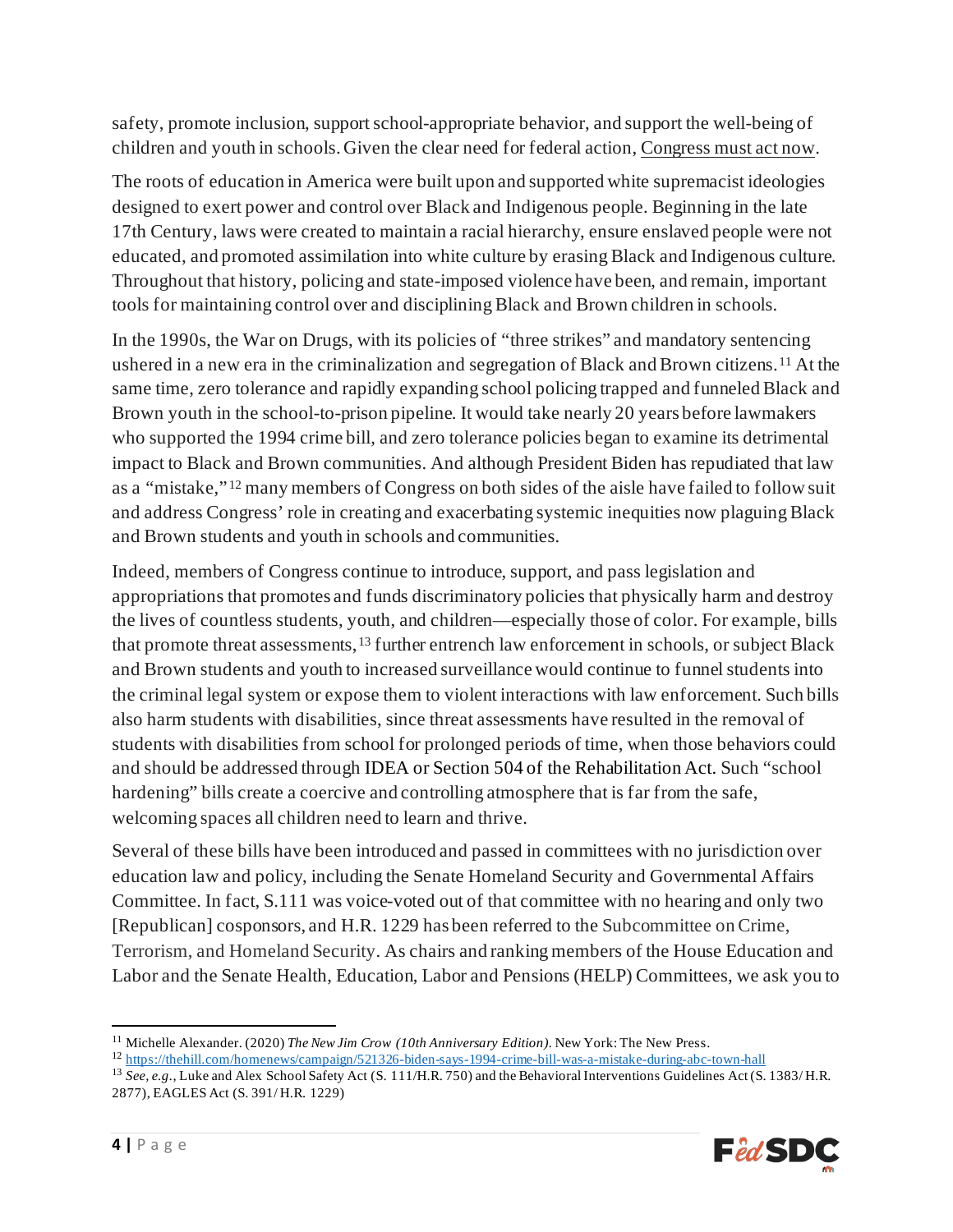assert jurisdictional authority to place holds and otherwise defeat efforts to circumvent your committees' oversight of threat assessment and other school hardening measures that continue to perpetuate racial disproportionality and systemic racism in schools through the criminalization of students, youth, and children in our nation's schools.

FedSDC urges you to prioritize the well-being of children and youth and publicly recognize the abuse and trauma inflicted upon them by punitive and criminalizing practices in K-12 schools every day. We are united in our call to upend policies and practices rooted in white supremacy and discrimination that continue to place students of color, students with disabilities, and students who identify as LGBTQ+ in harm's way. To support this important work, we welcome the opportunity to work with you in advancing FedSDC's suite of bills and with developing a series of briefings that can educate members on the harms of school hardening policies, and how the suite of bills – CNC, KASSA, and POSSA – creates safer, better schools for all students.<sup>[14](#page-4-0)</sup>

We look forward to working with both committees to ensure all students and youth are afforded every opportunity to attend safe, inclusive, culturally-sustaining, and healthy schools. If you have any questions about the issues raised in this letter, please contact Christopher Scott, Open Society Policy Center at [Christopher.Scott@opensocietyfoundations.org,](mailto:Christopher.Scott@opensocietyfoundations.org) Breon Wells, The Daniel Initiative at [Breon.Wells@thedanielinitiative.com,](mailto:Breon.Wells@thedanielinitiative.com) or Laura Kaloi, Council of Parent Attorneys and Advocates & Center for Learner Equity a[t lkaloi@stridepolicy.com.](mailto:lkaloi@stridepolicy.com)

Sincerely,

## *ORGANIZATIONS*

Alliance for Educational Justice Center for Disability Rights Center for Popular Democracy Communities for Just Schools Fund Council of Parent Attorneys and Advocates Dignity in Schools Campaign Open Society Policy Center The Daniel Initiative

A Little Piece Of Light Advocates for Children of New York Advocating 4 Kids, Inc AIDS Alabama

<span id="page-4-0"></span><sup>&</sup>lt;sup>14</sup> See Infra Part I: <https://www.help.senate.gov/imo/media/doc/Seclusion%20and%20Restraints%20Final%20Report.pdf>; <https://edlabor.house.gov/hearings/classrooms-in-crisis-examining-the-inappropriate-use-of-seclusion-and-restraint-practices>; <https://www.govinfo.gov/content/pkg/CHRG-112shrg86166/pdf/CHRG-112shrg86166.pdf>

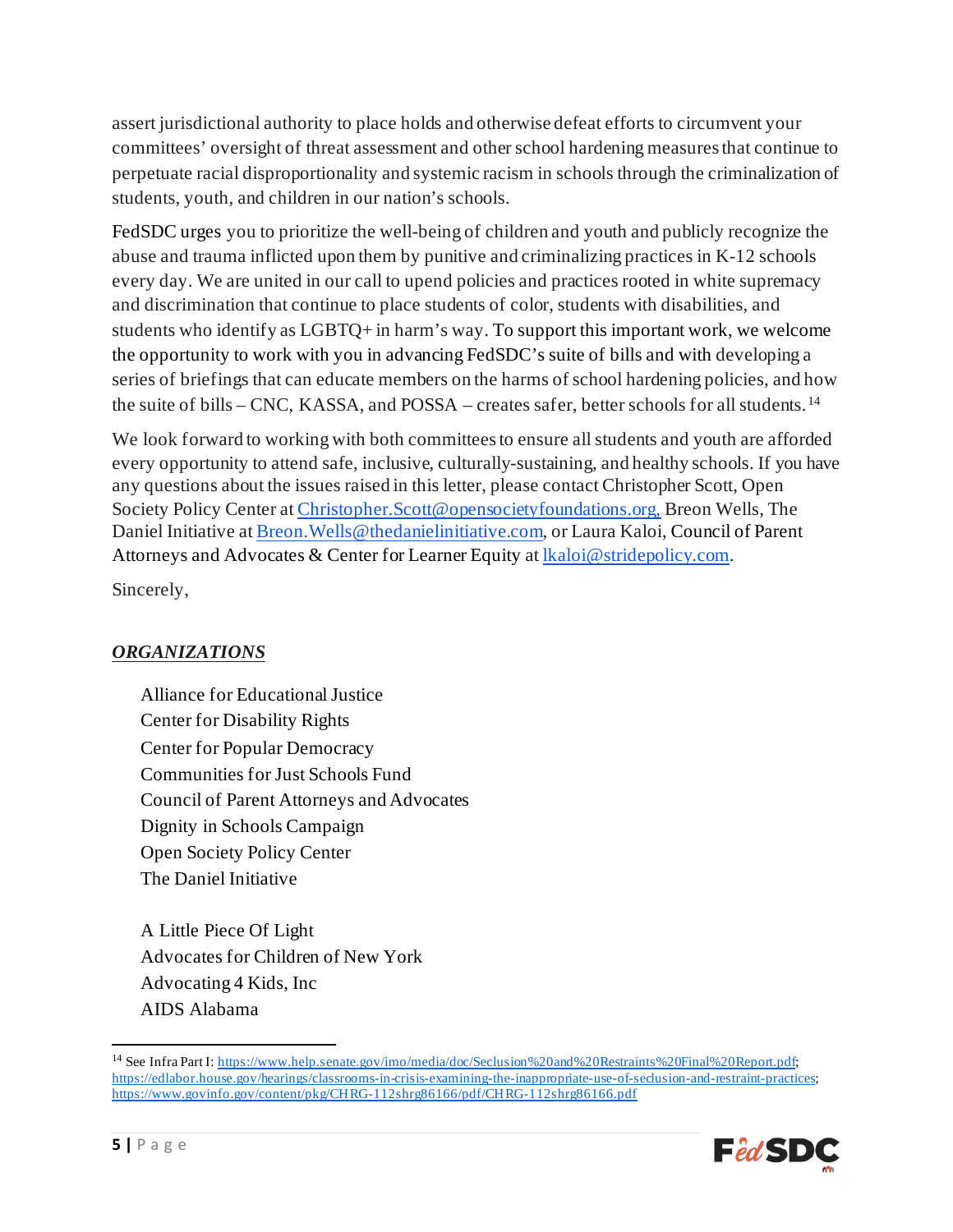Association for Special Children & Families Autistic Self Advocacy Network Baltimore Police-Free Schools Coalition Bazelon Center for Mental Health Law Benedictine University Faculty Black Swan Academy Blacks in Law Enforcement of America Campus Pride Center for Learner Equity Chicago United for Equity Children Now Children's Defense Fund Civitas Child Law Center, Loyola University Chicago School of Law Coalition of Texans with Disabilities Community Asset Development Redefining Education (CADRE) Community Organizing and Family Issues Counselors Over Cops Disability Rights Advocates Disability Rights Center of the Virgin Islands Drug Policy Alliance Education Justice Alliance Education Law Center-PA Equality California Faith in New Jersey Faith in Texas Families and Friends of Louisiana's Incarcerated Children Family Based Services Association of NJ Family Voices NJ Federation for Children with Special Needs Forum for Youth Investment Girls Inc. GLSEN Gwinnett SToPP I Vote For Me IDRA (Intercultural Development Research Association) Juvenile Justice Coalition Legal Aid Justice Center Make the Road New Jersey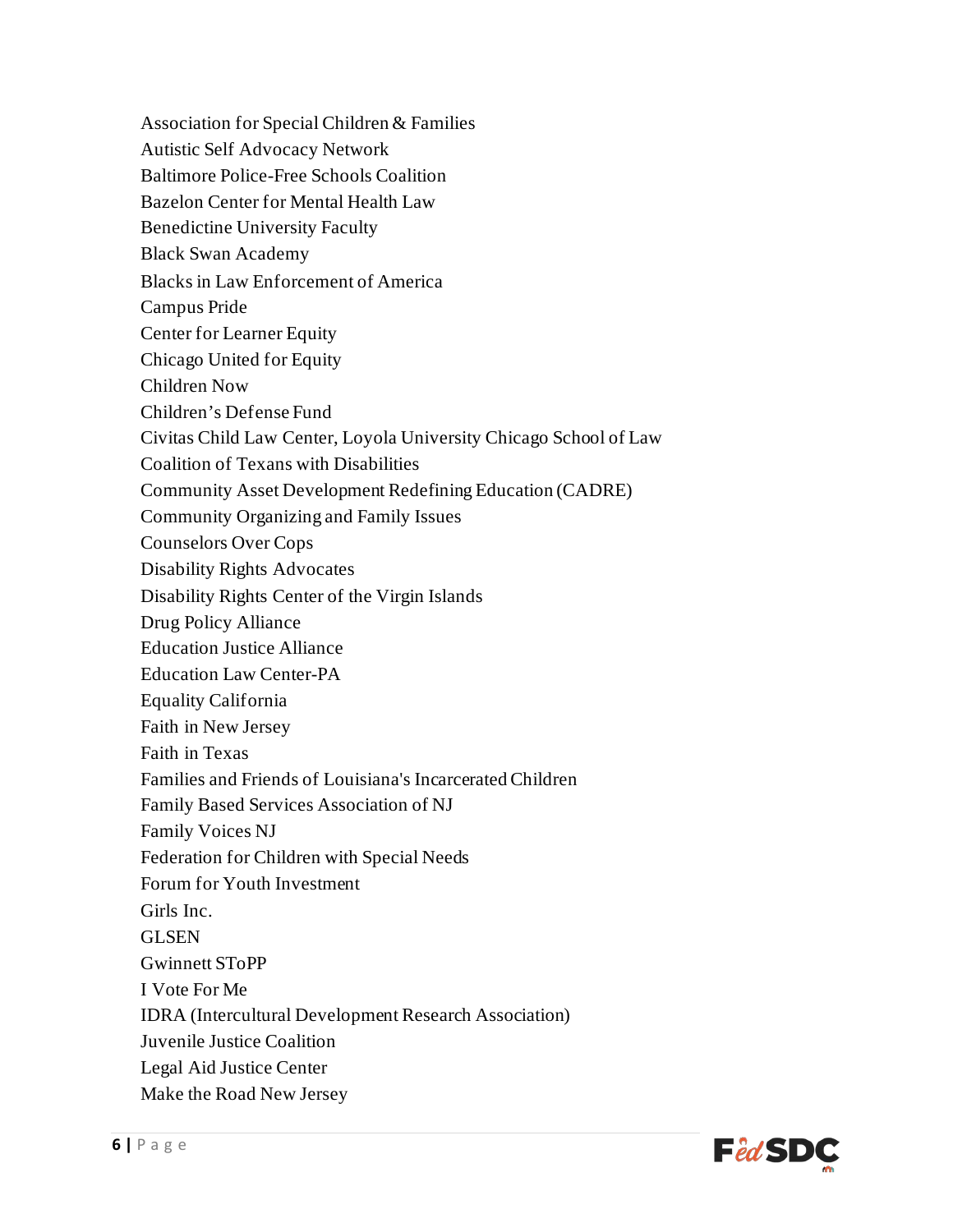**MEASURE** Mommieactivist and Sons MomsRising Montgomery County Federation of Families for Children's Mental Health, Inc. National Association of Counsel for Children National Black Justice Coalition National Center for Learning Disabilities National Center for Parent Leadership, Advocacy, and Community Empowerment (National PLACE) National Center for Youth Law National Council of Churches USA National Crittenton National Disability Rights Network (NDRN) National Juvenile Justice Network National Parents Union New Jersey Parents Caucus Nollie Jenkins Family Center Oregon CURE Oregon Family Support Network Parent to Parent of Georgia, Inc Partners for Dignity & Rights Poverty & Race Research Action Council POWER PAC IL Public Advocacy for Kids (PAK) RACCE Rebuilding Independence My Style Sisters of St. Dominic of Blauvelt, New York SPAN Parent Advocacy Network (SPAN) SparkAction State Wide Education Organized Committee Tenants and Workers United - Inquilinos y Trabajadores Unidos Texans Care for Children The Advocacy Institute The Black Police Experience The Education Trust in Texas The Gathering for Justice The Parents' Place of MD Maryland Communities United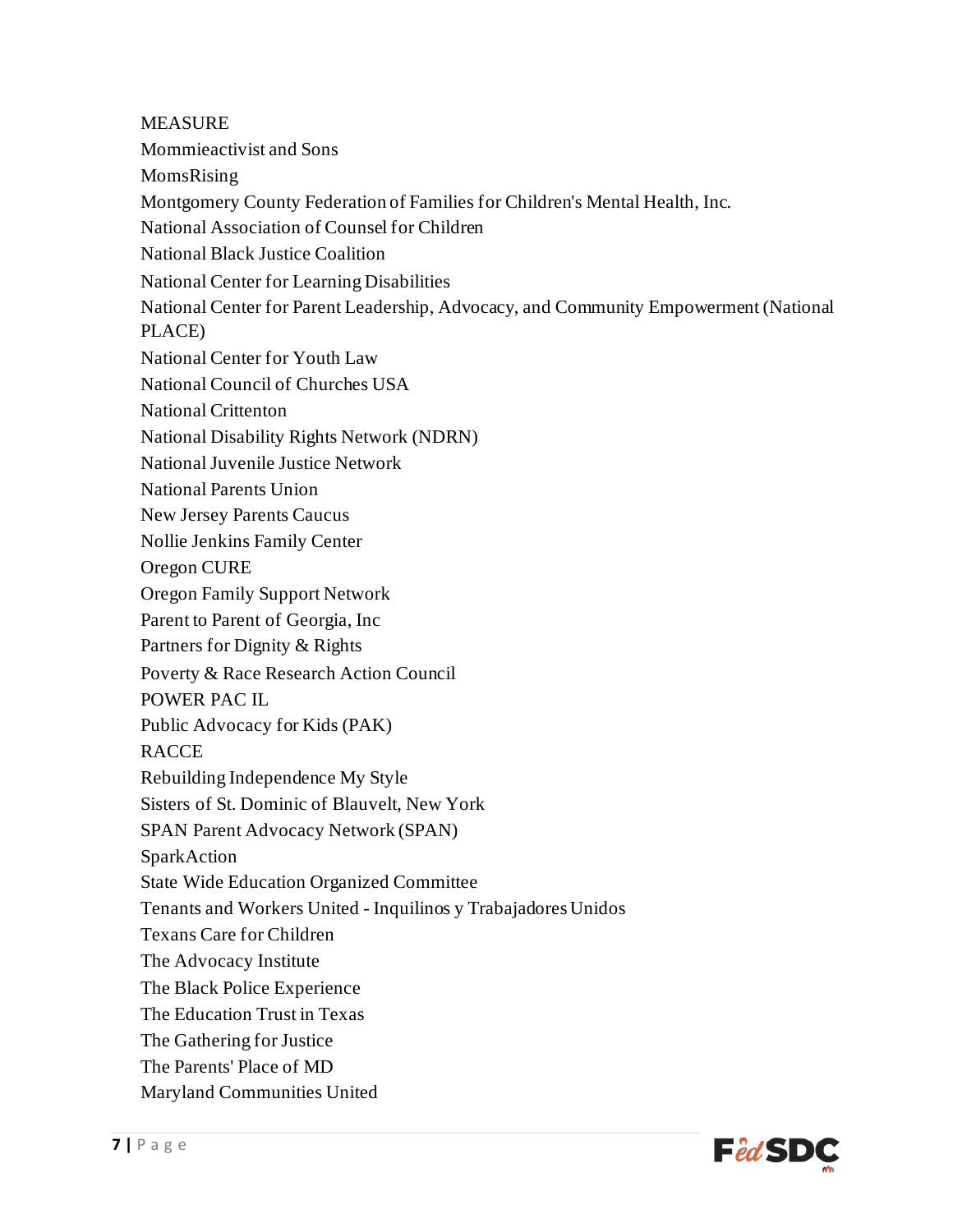Uplift MN LLC Urban Youth Collaborative URGE: Unite for Reproductive & Gender Equity Vermont Family Network Women's Leadership Project Youth Justice Education Clinic, Loyola Law School Youth Over Guns

#### *INDIVIDUALS*

Alan Papscun Alex Stavis Angela Issacs Ann Dorsey Anna Cowen Anthony Barron Bill O'Brien Breon Wells Candice Lowery Carol Wagner Carrie Woodcock Cassandra Kelly Charles G. Jones Christopher L. Scott CJ Kaleel Claudia Leung Dallas Windham Daniel J. Losen Dara Baldwin David Mason David Yanosik Dawn Matta Dawn Yuster Deidra Smith Denise Lytle Diana Milam Diane Browning Dominque Howse Donna Hylton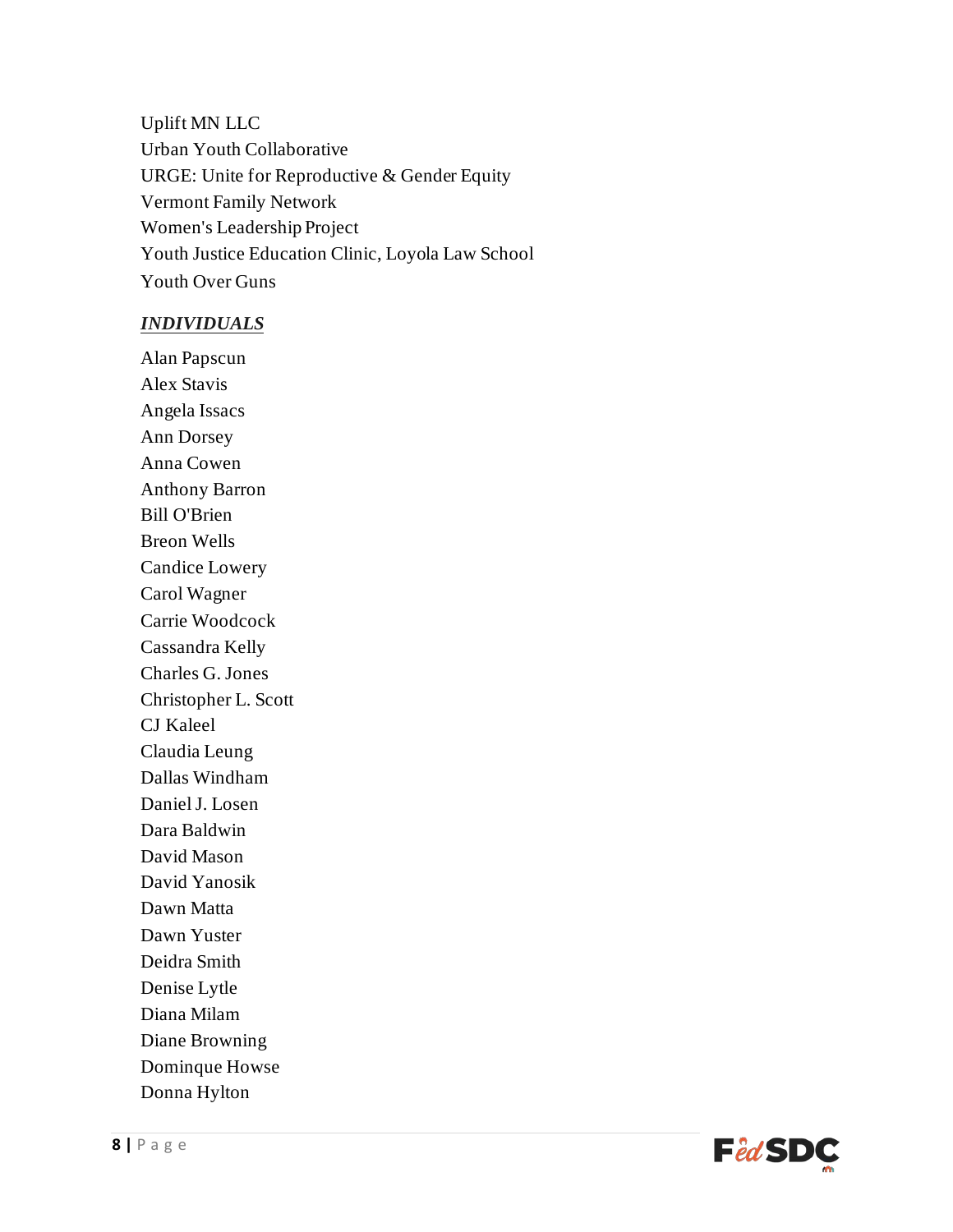Dr. Susan Caswell Earl Poteet Elena Rumiantseva Fiona Burgess Frances A. Goff G. Clemson Gary Overby Gary Overby Gemma Mears Gloria Tavera, MD, PhD Harold Watson Ilia Mercer J. Beverly James Keenan Jean Bails Jessica Marshall JL Angell Joan Budd John F Martinez Judith Cohen Judith Peter Julia Keplinger Julie Glover Karen Cain Karen Cooper Kate Harder Kathy Bradley Keisha Greer Keri Rodrgiues Khem Denise Irby Khulia F. Pringle La Keisha Greer Laura Herndon Letha Muhammad Lewis Kuhlman Lindsay W. Hammond Lorraine Wright Marisol Quevedo Rerucha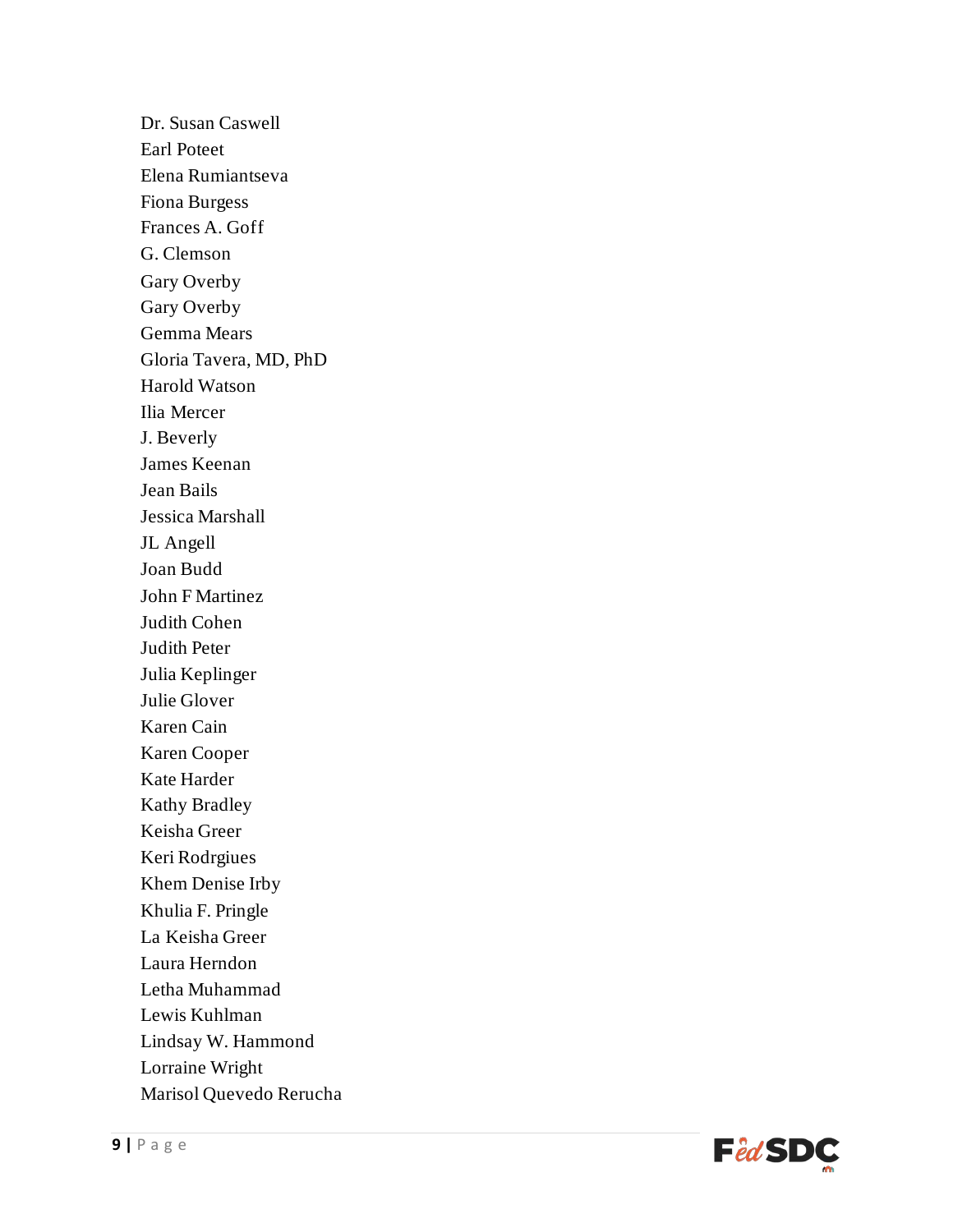Mary Anderson Hartley Mary Bissell Matthew Barbato Meedra Surratte Meghan Jones Melissa Taylor Melissa Taylor Merrill Cole Mia Taylor Michael L. Sileno Michael Lawler Michal Everett Michal Everett Michele Tyler Milagro Gomez Milagro Gomez Onyịnye Alheri, LMSW Pam Harbin, School Board Director, Pittsburgh Public Schools Penelope Lillianna LillieMay GarciaRoss Prof. Babe Howell Raleigh Brecht Rashid Patch Rebecca Rick John Lewis Rob West Robin Patricia Dumler Ronald E. Hampton Ronit Corry Ruth McDaniels Scott Species Scout Perry Serena Holthe Sister Cecelia Lavan, OP Sister Rose Marie Tresp Stacie Charlebois Steven B. Combes Susan Sloan Tania J. Malven